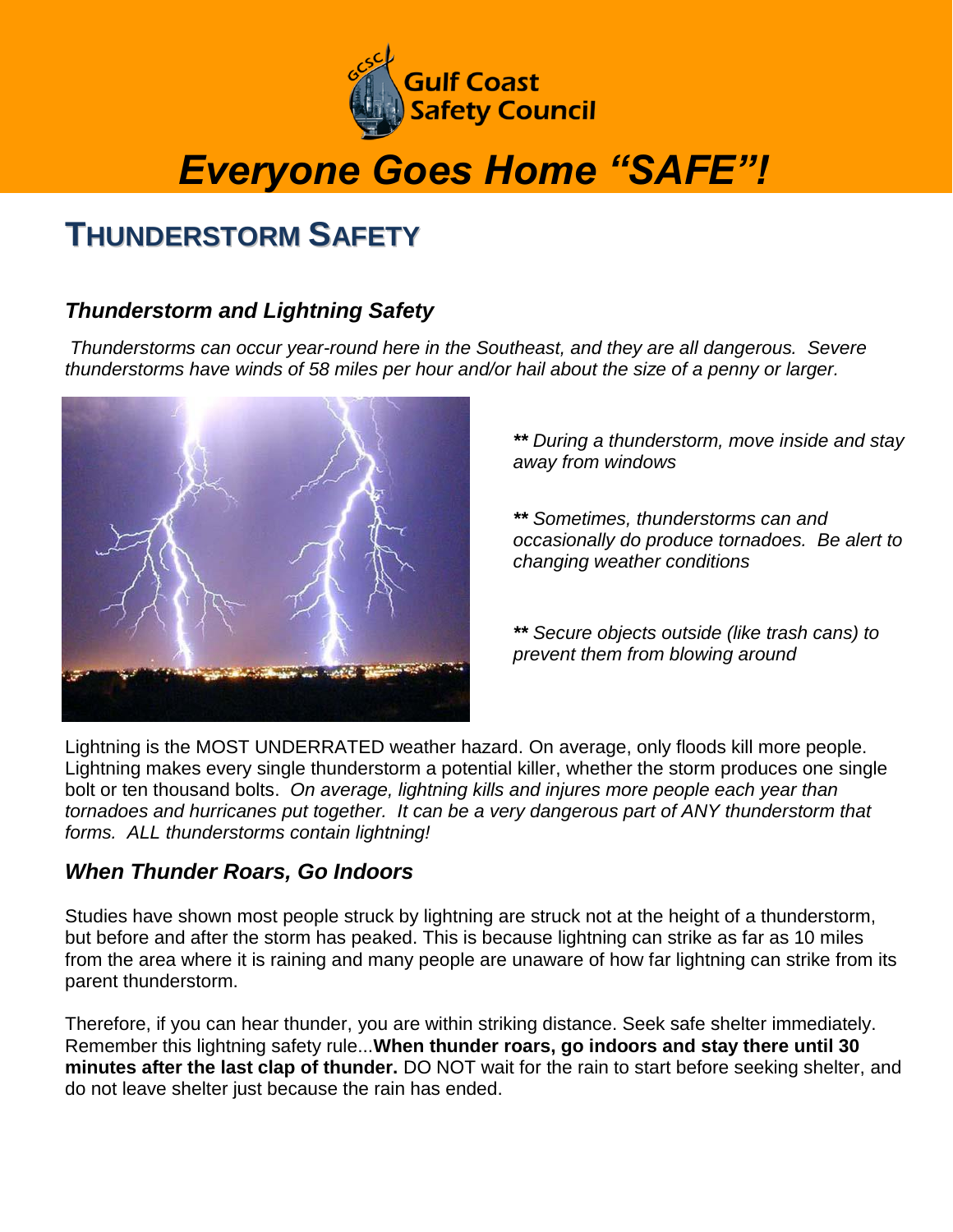

# *Everyone Goes Home "SAFE"!*

While no place is 100% safe from lightning, some places are much safer than others. *With common sense, you can greatly increase your safety and the safety of those you are with. At the first clap of thunder, go to a large building or fully enclosed vehicle and wait 30 minutes after the last clap of thunder before you go back outside.*

### *Know the difference between a 'watch' and 'warning'*

*- A 'watch' means that severe weather is possible.. something bad could happen, so keep an eye to the sky and stay close to a source of weather information*

*- A 'warning' means some kind of severe weather (tornado, severe thunderstorms, flood) has been spotted by someone or detected by radar.. you have to take cover immediately!*

Remember, **YOU** are ultimately responsible for your personal safety, and should take appropriate action when threatened by lightning. *While no place is 100% safe from lightning, some places are much safer than others.*

#### **Where to Go**

The safest location during a thunderstorm is inside a large enclosed structure with plumbing and electrical wiring. These include shopping centers, schools, office buildings, and private residences.

If lightning strikes the building, the plumbing and wiring will conduct the electricity more efficiently than a human body. If no buildings are available, then an enclosed metal vehicle such as an automobile, van, or school bus makes a decent alternative.

#### **What To Do**

Once inside a sturdy building, stay away from electrical appliances and plumbing fixtures. As an added safety measure, stay in an interior room.

If you are inside a vehicle, roll the windows up, and

#### **Where NOT to Go**

Not all types of buildings or vehicles are safe during thunderstorms. Buildings which are NOT SAFE (even if they are "grounded") have exposed openings. These include beach shacks, metal sheds, picnic shelters/pavilions, carports, and baseball dugouts. Porches are dangerous as well.

Convertible vehicles offer no safety from lightning, even if the top is "up". Other vehicles which are NOT SAFE during lightning storms are those which have open cabs, such as golf carts, tractors, and construction equipment.

#### **What NOT to Do**

Lightning can travel great distances through power lines, especially in rural areas. Do not use electrical appliances, ESPECIALLY corded telephones unless it is an emergency (cordless and cell phones are safe